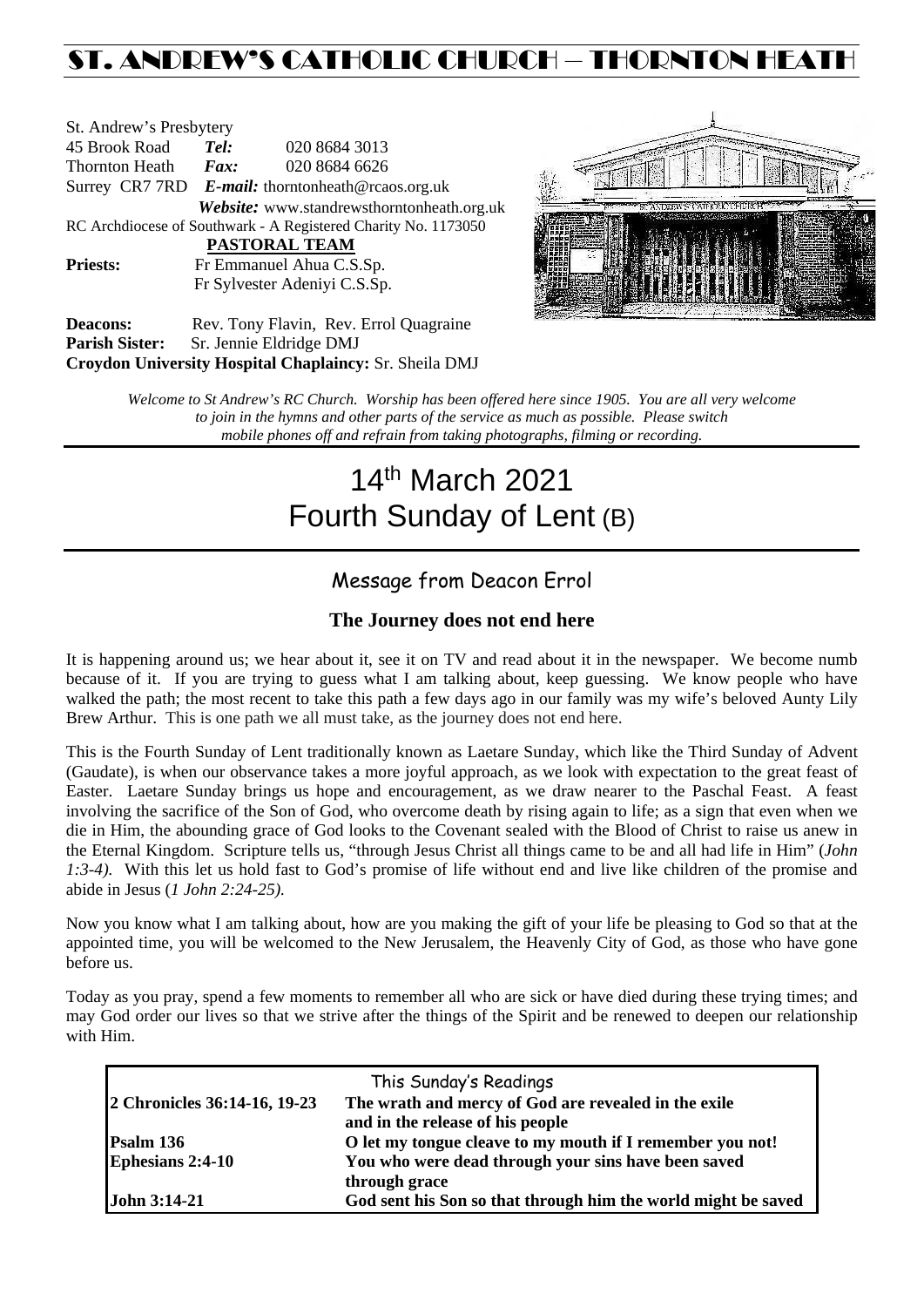### Diary for the Week

|                                 |                    | $1011$ , $1011101$                     |                                   |
|---------------------------------|--------------------|----------------------------------------|-----------------------------------|
| <b>Sunday 14th March</b>        |                    | 6.00pm (Saturday) First Mass of Sunday | <b>Sr Mary Martin RIP</b>         |
| $4th$ Sunday of Lent            | $9.30$ am          | <b>Mass</b>                            | Rose Callery RIP (A month's mind) |
| Mother's Day                    | 11.30am            | Mass                                   |                                   |
|                                 | 6.00 <sub>pm</sub> | Mass                                   | For the People of the Parish      |
| Monday 15 <sup>th</sup> March   | 7.30am             | Mass                                   | Elsie Harvey (Teresa's Mum) RIP   |
|                                 | 10.00am            | <b>Mass</b>                            | Paul Etuka RIP                    |
| Tuesday 16 <sup>th</sup> March  | 7.30am             | Mass                                   | Adolfo Pacheco (sick)             |
|                                 | 10.00am            | <b>Mass</b>                            | Mrs Jackie Hughes RIP             |
| Wednesday 17th March            | 7.30am             | <b>Mass</b>                            | Mirian Hayward RIP                |
|                                 | 10.00am            | <b>Mass</b>                            |                                   |
| <b>Thursday 18th March</b>      | 7.30am             | <b>Mass</b>                            |                                   |
|                                 | 10.00am            | <b>Mass</b>                            | <b>Sr Mary Martin RIP</b>         |
| Friday 19th March               | 7.30am             | <b>Mass</b>                            |                                   |
|                                 | 10.00am            | <b>Mass</b>                            | Paul Etuka RIP                    |
| Saturday 20 <sup>th</sup> March | $9.30$ am          | <b>Mass</b>                            | Rose Freeman RIP                  |
|                                 | $10.00 - 10.30$ am | <b>Confessions</b>                     |                                   |
|                                 | $5.00 - 5.30$ pm   | <b>Confessions</b>                     |                                   |
|                                 | 6.00 <sub>pm</sub> | <b>First Mass of Sunday</b>            | Francis Belchetti RIP             |
| <b>Sunday 21st March</b>        | 9.30am             | <b>Mass</b>                            | <b>Rose Callery RIP</b>           |
| $5th$ Sunday of Lent            | 11.30am            | <b>Mass</b>                            | For the People of the Parish      |
|                                 | 6.00 <sub>pm</sub> | Mass                                   | For Our Suffering Souls (Anniv)   |

Church cleaners: this week: Sancho's Dusters, next week: St Jude's Group

## St. Andrew's Parish Notices

#### **LIVE STREAMING EQUIPMENT FOR ST ANDREW'S**

The live streaming will be installed soon. We are very much looking forward to sharing the love of Christ through live streaming Holy Mass from St Andrew's. At the moment, we will only be live streaming Holy Masses at the weekend. Please spread the word to your families and friends to enable everyone the opportunity to view Mass online during this lockdown period.

We very much hope many of our parishioners will be joining us one way or another to celebrate Mass together and I look forward to receiving your feedback (positive I hope!).

Thank you to everyone who have already donated and if you still wish to contribute towards this project, you can still do so or speak with me directly. Thank you all very much Fr Emmanuel.

## **LENT 2021**

#### **Stations of the Cross**

Please join us on Wednesdays 10.30am and Friday evenings at 8.00pm.

Please join us for our Parish Penitential Service on Monday 29<sup>th</sup> March at 7.00pm. This is a great way to prepare for Easter so please do come along.

#### **THE RITE OF CHRISTIAN INITIATION OF ADULTS (RCIA)**

The Rite of Christian Initiation of Adults.... Do you wish to become a Catholic or are even a little curious to know more about the Catholic Church and what it believes? Or do you know someone who does? Anyone who wishes to become a Catholic, please speak to one of the Priests, Deacons or Sr. Jennie after Mass this weekend. Or give your contact details to the parish office.

#### **THE RITE OF CHRISTIAN INITIATION FOR CHILDREN (RCIC)**

This is for children over the age of 7 years who have not been a) Baptised or b) are in year 5 and over and have not made their First Communion. Parents please see Sr. Jennie after Mass to give details.